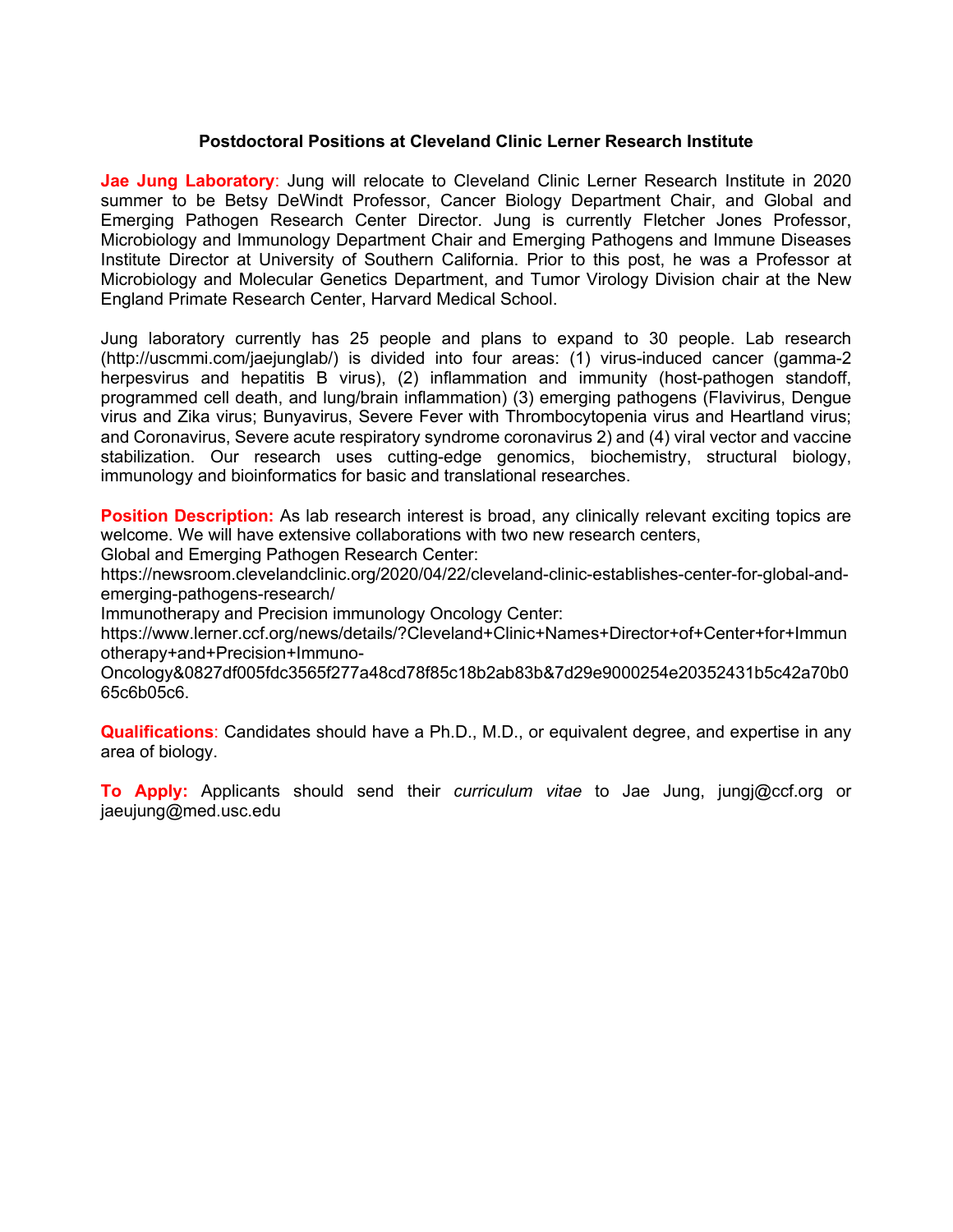# **Jae Jung's Laboratory and Research Interests**

My laboratory (http://uscmmi.com/jaejunglab/) studies **Virus-induced Cancer, Emerging Pathogen and Inflammation/Immunity**.

# **1. Virus-Induced Cancer**

**Gamma-2 herpesviruses (KSHV)** include Kaposi's sarcoma associated herpesvirus (KSHV) and murine herpesvirus 68 (MHV68). KSHV is an etiologic agent of Kaposi's sarcoma that is the most common tumor in patients with AIDS and MHV68, the murine counterpart of KSHV, can be used in a small animal model to study viral persistent infection. Using viral genetics and primate/mouse models, we investigate viral gene expression, epigenetics/genomics/single cell transcriptome, persistence, pathogenesis, and vaccine development.

**Hepatitis B virus (HBV)**: HBV infection is the most common chronic viral infection in the world and there is currently no cure. The virus itself is not cytopathic, but inflammation driven by chronic HBV infection significantly elevates the risk for developing liver cirrhosis and carcinoma. The goal of our study is to establish a 3D culture model (mini-liver organoid) for productive HBV infection as a platform to dissect the roles of host factors in HBV replication and pathogenesis.

**2. Emerging viruses:** Emerging virus includes misquote-borne virus, tick-borne virus and respiratory zoonotic coronavirus. Dengue virus (DENV) is a single positive-stranded RNA virus of the Flavivirus family and causes a spectrum of diseases. Zika virus (ZIKV) is closely related to DENV and transmitted by *Aedes* mosquitoes. ZIKV infection is a key risk factor for microcephaly and neurological diseases. Severe Fever with Thrombocytopenia virus (SFTSV) is an emerging tick-borne infectious agent that has a fatality rate of 15-30% by causing multiple organ failure, thrombocytopenia, and leukopenia. Heartland virus (HRTV) has been identified in the Midwestern and southern United States and causes symptom and fatality similar to those of SFTSV. SFTSV and HRTV are a three-segmented negativestranded RNA virus of the Bunyavirus family. Coronaviruses (CoV) are a large family of viruses that cause respiratory and intestinal infections in animals and humans. The recent massive outbreak of newly emerged severe acute respiratory syndrome coronavirus 2 (SARS-CoV-2) has been rapidly spread worldwide, leading to a serious public health concern and global health emergency. Understanding how DENV, ZIKV, SFTSV, HRTV and SARS-CoV-2 evade host immune system and cause diseases in *in vitro* culture and animal models, and how therapeutics and vaccine can be developed against these emerging viruses is the main topics of interest.

# **3. Inflammation and Immunity**

**Host-Pathogen Standoff**: The first step to mounting a protective immune response is the recognition of pathogens by pattern recognition receptors (PRRs). After recognizing specific pathogen-associated molecular patterns, PRRs activate intracellular signaling pathways to induce anti-viral immunity. To avoid host immune responses, viruses have evolved elaborate mechanisms to target and modulate various aspects of the host's immune system. Our study is focused on understanding anti-microbial responses of intracellular PRRs including RIG-I/MDA5, cGAS, TRIMs, IFITMs, IRFs, and NLRP1/3/12 and discovering various immune evasion tactics of cancer-causing viruses and emerging viruses.

**Programmed Cell Death**: Upon viral infection, infected cells can go through a programmed cell death (PCD). Apoptosis has been a primary PCD mechanism for the body to respond to viral infection by sacrificing infected cells. Autophagy is an innate immune pathway wherein invading pathogens are swept up and degraded by tiny "vacuum cleaners". "Pyroptosis" and "Necroptosis" are an inflammatory form of cell death characterized by massive leakage of cytosolic contents to magnify inflammatory response. These PCDs are important innate safeguard to induce inflammation and protect the organism against harmful viruses or tumor cells. Viruses, in turn, have evolved elaborate mechanisms to subvert these PCD processes. We study how the host initiates PCD and inflammatory responses upon viral infection and how the virus escapes host intracellular PCD-mediated innate immune controls to establish persistence and pathogenesis.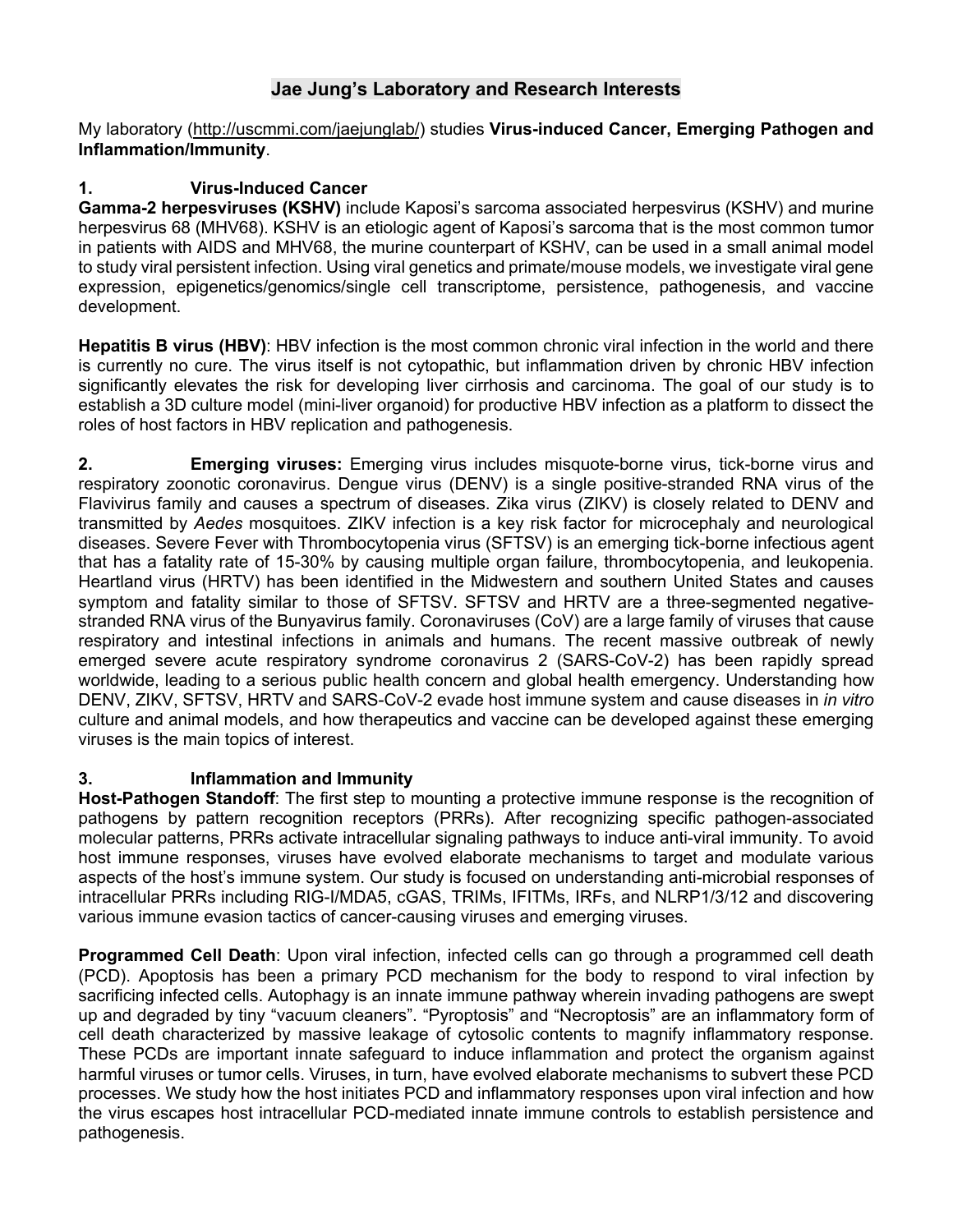**Traumatic brain injury (TBI) and neuroinflammation:** Tripartite motif 9 (TRIM9) E3 ligase is a brainspecific innate immune effector to develop balanced host immune responses against brain injury and viral infection. Specifically, TRIM9 KO mice develops serious brain injury and encephalitis upon traumatic stress, stroke or West Nile virus (WNV) infection. Using mouse TBI models, we study blood brain barrier permeability, neuronal and astrocyte proliferation and death, NF-kB-mediated brain inflammation, and WNV infection-induced encephalitis.

**Lung inflammation:** Mast cell-expressed membrane protein 1 (MCEMP1) highly expresses on lungresident mast cells, macrophages and neutrophils in several inflammatory conditions such as Chronic obstructive pulmonary disease (COPD), idiopathic pulmonary fibrosis (IPF), asthma, and smoking. As MCEMP1 plays a critical role in the activation of mast cells and macrophages for lung inflammation, our goal is to develop MCEMP1 as a therapeutic target to treat chronic pulmonary inflammation including COPD and IPF.

**Nonalcoholic fatty liver disease (NAFLD)**: NAFLD is a condition in which excess fat is stored in liver. Non-alcoholic steatohepatitis (NASH) is a form of NAFLD that has inflammation and cell damage in addition to fat in liver. As inflammation and liver cell damage can cause fibrosis, or scarring, of the liver, NASH may lead to cirrhosis or liver cancer. We have developed a novel NAFLD mouse model. Using this mouse model, we study the development of obesity, fatty liver disease and liver cancer.

**4. Viral vector, oncolytic virus and vaccine stabilization:** Instability of viral vector, oncolytic virus and vaccine often emerges as a key challenge during clinical development as well as commercial distribution. To yield stable, efficacious viral vector, oncolytic virus and vaccine for human use, successful formulation strategies must address a combination of interrelated topics including stabilization of biological activity and antigens, selection of appropriate delivery and adjuvants, and development of stabilityindicating analytical methods. Our goal is to develop thermostable viral vector and oncolytic virus for clinical usages and thermostable vaccine for distribution in developing countries without the need of a cold-chain transport.

# **B. Representative Publications among 270:**

Kim et al. Infection and Rapid Transmission of the 2019 Novel Coronavirus in Ferrets. 2020 **Cell Host & Microbe** 27:704.

Chang et al. Critical role of *OASL* in DAI/RIPK3/MLKL axis-driven necroptosis against viral infection. 2020 **Cell Host & Microbe** in review.

Park et al. Global epigenomic analysis of KSHV-infected primary effusion lymphoma identifies functional MYC super-enhancers and enhancer RNAs. 2020 **Proc Natl Acad Sci U S A**. In Press

Choi et al. Oncogenic human herpesvirus hijacks proline metabolism for tumorigenesis. 2020 **Proc Natl Acad Sci U S A**. 117:8083.

Chen W et al. Zika virus NS3 protease induces fetal brain calcification. 2020 **Nature Microbiology** revision.

Kwak et al. Development of a DNA vaccine for SFTSV that confers complete protection against lethal infection in ferrets. 2019 **Nature Comm** 10:3836.

Chen ST et al. NLRP12 regulates anti-viral RIG-I activation via interaction with TRIM25. 2019 **Cell Host & Microbe** 25:602-616.

Choi YJ et al. SerpinB1-mediated checkpoint of inflammatory caspase activation. 2019 **Nature Immunology** 20(3):276-287.

Srikanth S. et al. STIM1 regulates type I interferon response by retaining STING at the endoplasmic reticulum. 2019 **Nature Immunology** 20(2):152-162.

Choi YH et al. Severe fever with thrombocytopenia syndrome phlebovirus nonstructural protein activates TPL2 signalling pathway for viral immunopathogenesis. 2019 **Nature Microbiology** 4(3):429-437.

Park SJ et al. Ferret model of severe fever with thrombocytopenia syndrome virus infection that recapitulates human clinical manifestations. 2019 **Nature Microbiology** 4(3):438-446.

Eoh H, **Jung JU**. Bacterial protein reshapes host defense toward antiviral responses. 2018. **Mol Cell**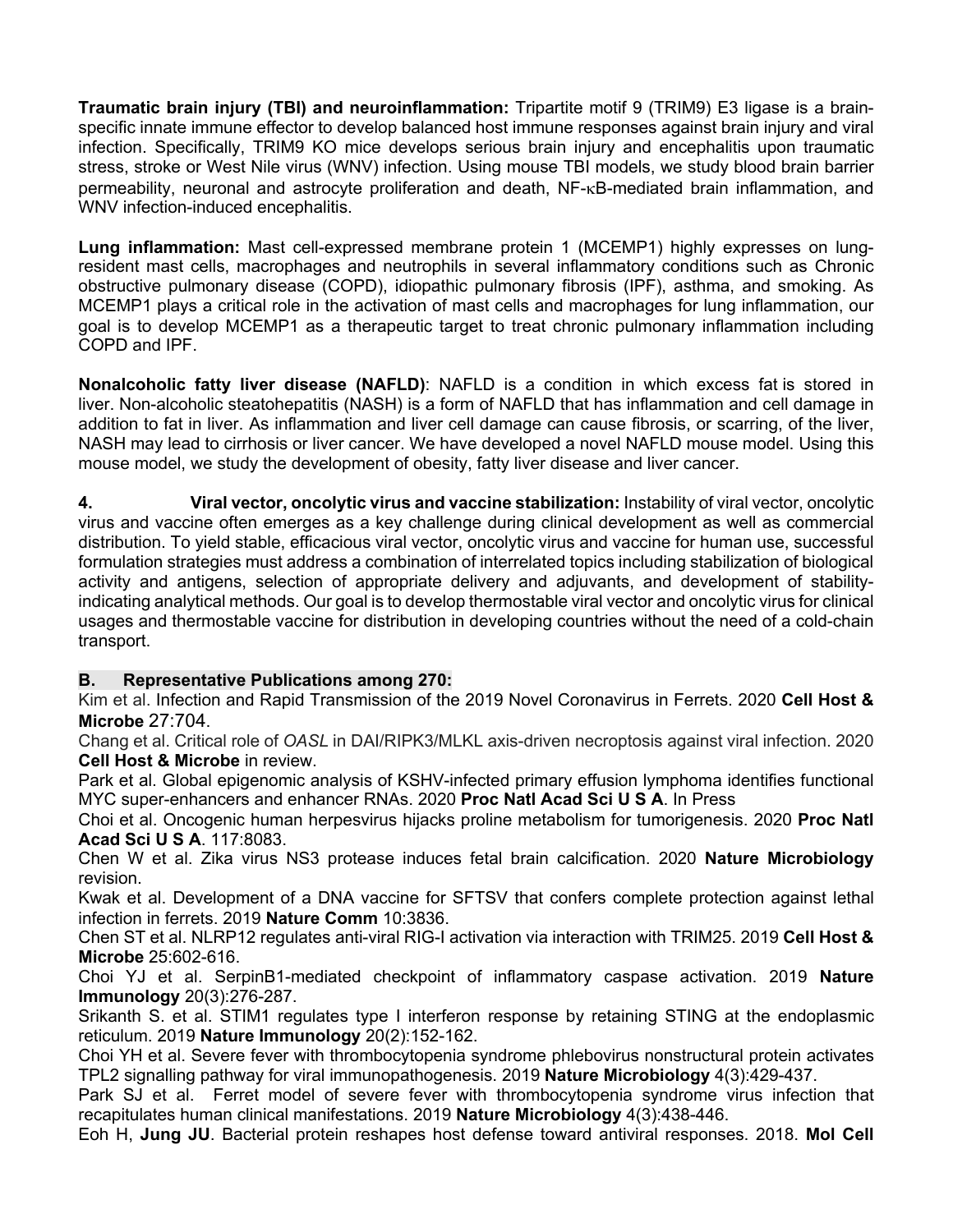71:483.

Choi YJ et al. A Talented Duo: IFIT1 and IFIT3 Patrol Viral RNA Caps. 2018 **Immunity** 48:474

Seo et al. TRIM56-mediated monoubiquitination of cGAS for cytosolic DNA sensing. 2018 **Nature Comm**. 9:613.

Choi et al. Double-edged sword of autophagy for viral replication and pathogenesis. 2018 **Nature Rev Microbiol**.

Foo et al. Differential immunomodulatory responses of CD14<sup>+</sup> blood monocytes upon infection with different lineages of Zika virus. 2017 **Nature Microbiology** 2:1558-1570.

Chen W, Choi YJ, Jung JU. Unexpected alliance of WHIP-TRIM14-PPP6C to Combat Viruses. 2017 **Mol Cell** 19: 259-261.

Choi et al. Double the trouble When two herpesviruses join hands. 2017 **Cell Host & Microbe** 22:5-6.

Kwak et al. Identification and structure of the substrate-recognition module in the Dot/Icm type IV coupling protein complex of *L. pneumophila*. 2017. **Nature Microbiology** 2:1-13.

Chen et al. Hepatitis C virus has a genetically determined lymphotropism through co-receptor B7.2. 2017 **Nature Comm**. 9:13882.

Liang et al. Zika Virus NS4A-NS4B inhibition of Akt-mTOR pathway contributes to neurogenesis defect and autophagy induction of human fetal neural stem cells. 2016 **Cell Stem Cell** 19:663.

Lee et al. Transformation of glutamyl-prolyl tRNA synthetase into an antiviral molecule via infection-specific modification. 2016 **Nature Immunol**. 7:1252.

Seo et al. No Trifling matter on STING. 2016 **Cell Host & Microbe**. 20: 277.

Toth et al. LANA-mediated recruitment of host Polycomb Repressive Complexes onto the KSHV genome during *de novo* infection. 2016 **PLoS Pathogen** 12(9):e1005878.

Zhu et al. An oncogenic virus promotes cell survival and cellular transformation by suppressing glycolysis. 2016 **PLoS Pathogens**. 12(5):e1005648.

Yoo et al. The mitochondrial E3 ubiquitin ligase MARCH5 negatively regulates the MAVS-mediated innate immune response. 2015 **Nature Comm** 6:7910.

Zhang Jet al. Herpesviral G protein-coupled receptors activate NFAT to induce tumor formation via inhibiting the SERCA calcium ATPase. 2015 **PLoS Pathogen** 11(3):e1004768.

Chen et al. Harnessing negative B cell selection to overcome drug-resistance in *Ph+* acute lymphoblastic leukemia. 2015 **Nature** 521:357.

He et al. Herpesviral Pseudo-enzymes Induce RIG-I Deamination and Ligand-independent Activation. 2015 **Mol Cell** 58:134.

Liang et al. Novel functions of viral anti-apoptotic factors. 2015 **Nat Rev Microbiol**. 13:7.

Lee et al. Exploitation of Complement System by Oncogenic Kaposi's Sarcoma-Associated Herpesvirus for Cell Survival and Persistent Infection. 2014 **PLoS Pathogens** 10:e1004412

Shi et al. Negative regulation of NF-kB activity by brain-specific TRIpartite Motif protein 9. 2014 **Nature Comm** 5:4820.

Fan et al. USP21 negatively regulates antiviral response by acting as a RIG-I deubiquitinase. 2014 **Journal of Experimental Medicine**. 211:313.

Rodgers et al. Ubiquitination-mediated activation of NLRP3-inflammasome activity. 2014 **Journal of Experimental Medicine** 211:1333.

Full et al. Kaposi's sarcoma associated herpesvirus tegument protein ORF75 is essential for viral lytic replication and plays a critical role in the antagonization of ND10-instituted intrinsic immunity. 2014 **PLoS Pathogen** 10:e1003863.

Liang Q et al. cGAS and Beclin-1 interaction shapes innate immune responses by regulating cGAMP production and autophagy pathway. 2014 **Cell Host & Microbe** 15: 228.

Toth Z et al. Biphasic euchromatin-to-heterochromatin transition on the KSHV genome following de novo infection. 2013 **PLoS Pathogen** 9(12):e1003813.

Amini-Bavil-Olyaee S, et al. A novel mechanism of IFITM-mediated anti-viral activity. 2013 **Cell Host Microbe 13**:452.

Yang CS et al. Rubicon autophagic protein is a feedback inhibitor of CARD9-mediated host innate immunity. 2012 **Cell Host & Microbe** 11:277.

Yang CS et al. Rubicon autophagic protein is a positive regulator of the reactive oxygen species generating NADPH oxidase complex. 2012 **Cell Host & Microbe** 11:262.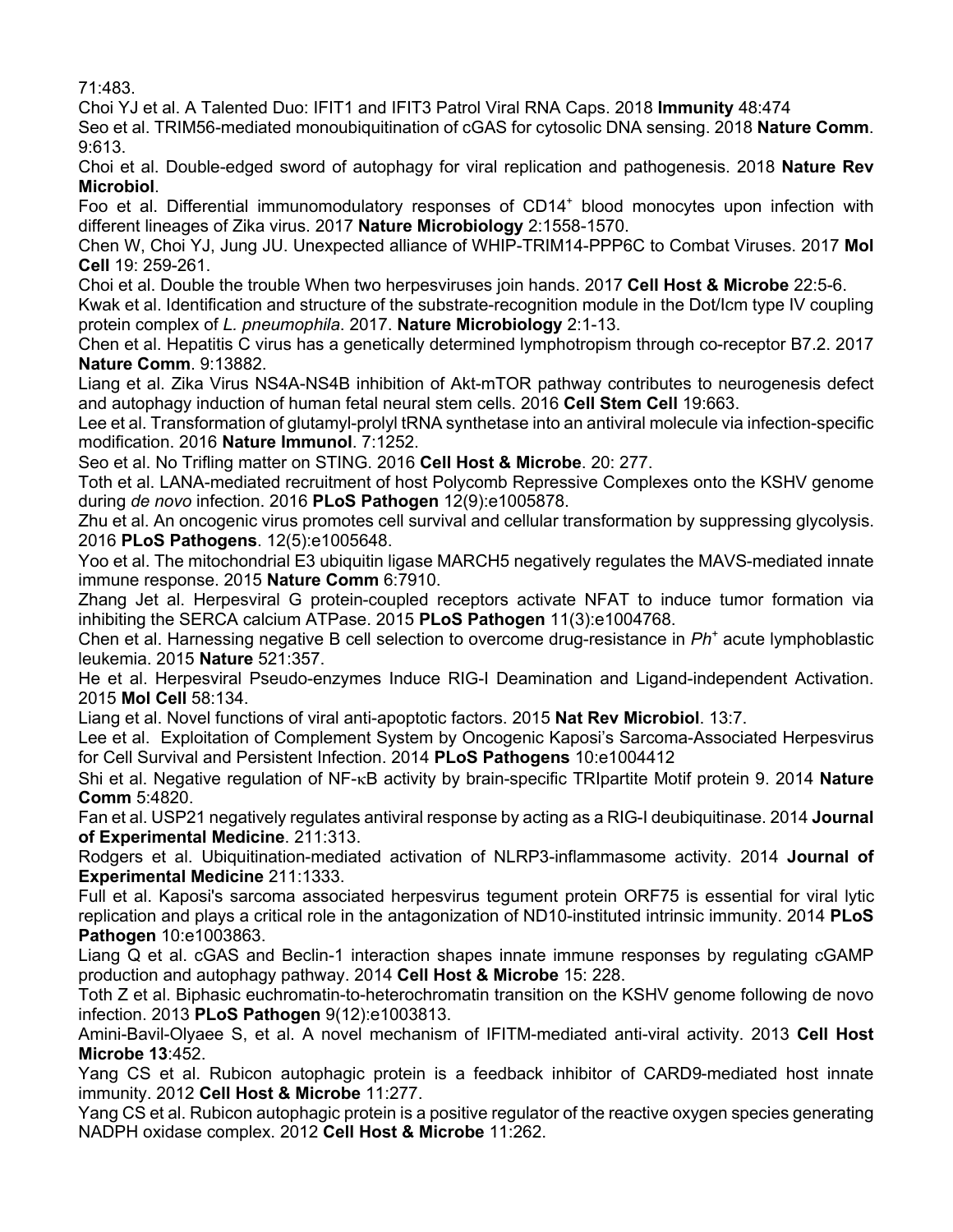Lee HR et al. Viral peptide inhibitors of HAUSP to induce apoptosis. 2011 **Nature Structural & Molecular Biology** 18:1336.

Inn KS et al. Linear Ubiquitin Assembly Complex Negatively Regulates RIG-I- and TRIM25-Mediated Type I Interferon Induction. 2011 **Mol Cell**. 41:354.

Toth et al. Epigenetic regulation of latency and reactivation of Kaposi's sarcoma-associated herpesvirus. 2010 **PLoS Pathogen** 6(7):e10013

Chang et al. Nonhuman primate model for KSHV persistent infection. 2009 **PLoS Pathogen** 5(10):e1000606.

E X et al. Viral Bcl-2- mediated evasion of autophagy aids chronic infection of gherpesvirus 68. 2009 **PLoS Pathogen** 5(10):e1000609.

Gack et al. Inhibition of TRIM25-mediated RIG-I anti-viral activity by Influenza A virus. 2009 **Cell Host & Microbes** 5(5):439.

Myong et al. Cytosolic viral sensor RIG-I is a 5'-triphosphate dependent translocase on double stranded RNA. 2009 **Science** 323:1070.

Lee et al. FLIP-mediated cell death control. 2009 **Nature Cell Biology** 11:1355.

Min CK et al. The role of membrane-proximal amphipathic helix of Tip in membrane deformation and TCR downregulation. 2008 **PLoS Pathogen** 4(11):e1000209.

Ku et al. Structural and biochemical bases for the inhibition of autophagy and apoptosis by viral BCL-2 of murine gamma-herpesvirus 68. **PLOS Pathogen**. 2008 4(2):e25

Gack et al. Roles of RIG-I N-terminal tandem CARD and splice variant in TRIM25-mediated antiviral signal transduction **Proc Natl Acad Sci U S A**. 2008 105(43): 16743.

Liang et al. Beclin1-binding UVRAG targets the class C Vps complex to coordinate autophagosome maturation and endocytic trafficking. **Nature Cell Biology** 2008 Jul;10(7):776.

Feng et al. A novel inhibitory mechanism of mitochondrion-dependent apoptosis by a herpesviral protein. **PLoS Pathog**. 2007 Dec;3(12):e174.

Takahashi et al. Bif-1 interacts with Beclin 1 through UVRAG and regulates autophagy and tumorigenesis. **Nature Cell Biology**. 2007 Oct;9(10):1142.

Gack et al. TRIM25 RING-finger E3 ubiquitin ligase is essential for RIG-I-mediated antiviral activity. **Nature**. 2007 Apr 19;446(7138):916.

Liang et al. Autophagic and tumour suppressor activity of a novel Beclin1-binding protein UVRAG. **Nature Cell Biology**. 2006 Jul;8(7):688.

Cho et al. Inhibition of T cell receptor signal transduction by tyrosine kinase-interacting protein of Herpesvirus saimiri. **J Exp Med**. 2004 Sep 6;200(5):681.

Park et al. Herpesviral protein targets a cellular WD repeat endosomal protein to downregulate T lymphocyte receptor expression. **Immunity**. 2002 Aug;17(2):221.

Ishido et al. Inhibition of natural killer cell-mediated cytotoxicity by Kaposi's sarcoma-associated herpesvirus K5 protein**. Immunity**. 2000 Sep;13(3):365.

Lee et al. Inhibition of intracellular transport of B cell antigen receptor complexes by Kaposi's sarcomaassociated herpesvirus K1. **J Exp Med**. 2000 Jul 3;192(1):11.

Lee et al. Deregulation of cell growth by the K1 gene of KSHV. 1998. **Nature Medicine**. 4:435.

Yoon et al. Tap; a novel cellular protein that interacts with tip of herpesvirus saimiri and induces lymphocyte aggregation. **Immunity** 1997; 6:571.

Duboise et al. Use of virion DNA as a cloning vector for the construction of mutant and recombinant herpesviruses. **Proc. Natl. Acad. Sci.** 1996; 93:11389.

Du et al. Identification of a nef allele that causes lymphocyte activation and acute disease in macaque monkeys. **Cell** 1995; 82:665.

Jung et al. Identification of transforming genes of subgroup A and C strains of Herpesvirus saimiri. **Proc. Natl. Acad. Sci. USA** 1991; 88:7051.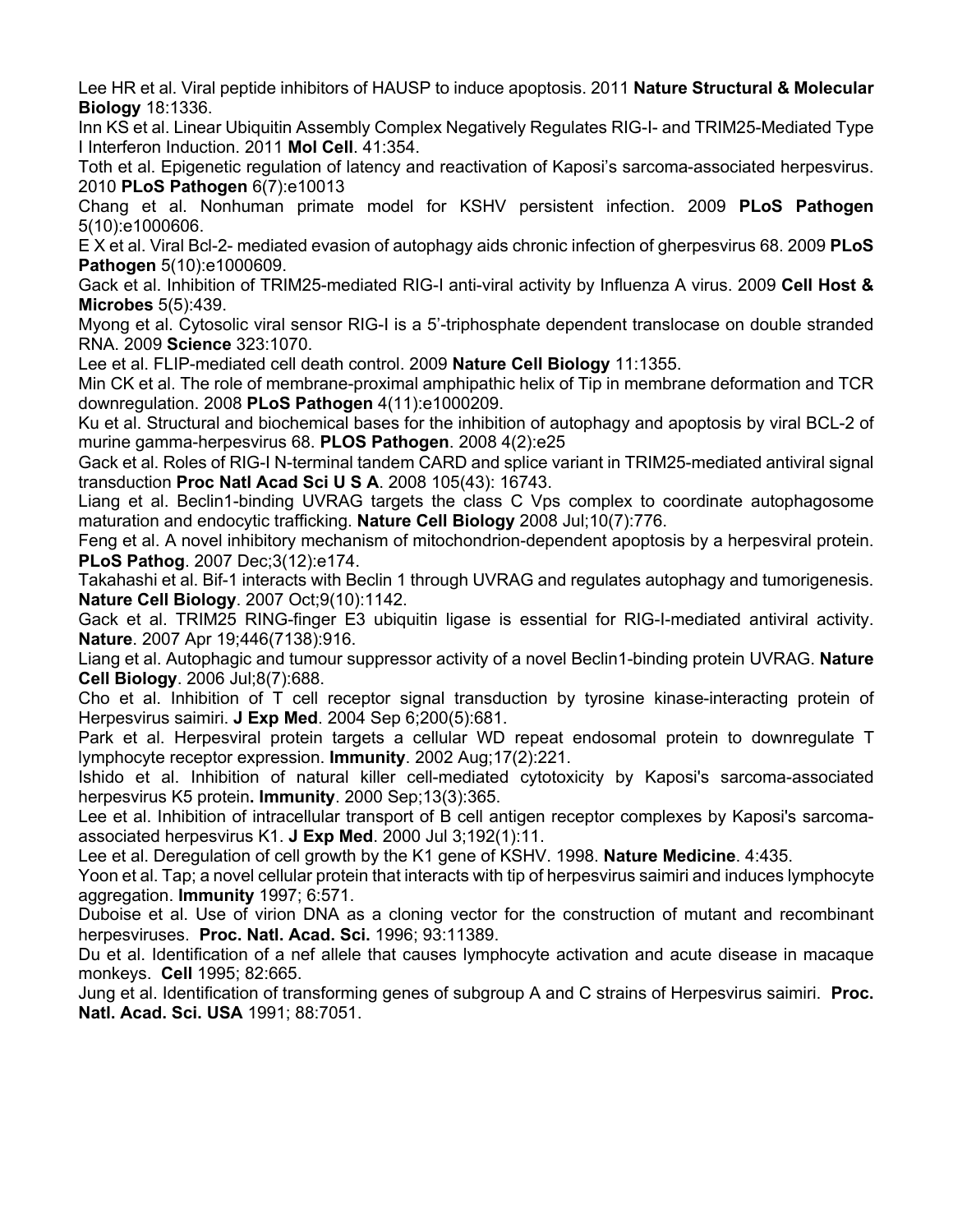# **C. Funding Information**

# **ACTIVE**

# **1. KSHV Epigenetic Regulation**

Principal Investigator: Jae Jung Agency: NIDCR Type: R01 DE023926 Period: 9/1/2013-11/30/2024

\$495,315 total cost per year

The major goal of this project is to investigate epigenetic regulation of KSHV gene expression in endothelial and oral epithelial cells.

# **2. TRIM9-mediated anti-viral immune pathway**

Principal Investigator: Jae Jung Agency: NIAID Type: R01 AI116585 Period: 4/1/2015-3/31/2021 \$412,500 total cost per year

The major goal of this project is to investigate brain-specific TRIM9 E3 ligase for anti-viral and antiinflammatory response upon viral infection.

# **3. NCI Outstanding Investigator Award (OIA): Molecular Basis of KSHV oncogenesis**

Principal Investigator: Jae Jung Type: R35 CA200422 Period: 03/01/2016-02/29/2023

\$943,324 total cost per year The major goal of this project is to provide biologically relevant settings for the study of in vivo KSHV persistence and pathogenesis: understanding the viral evasion of host immunity and the viral strategy of cell growth transformation and developing infectious KSHV BAC clone and the humanized mouse and primate models.

# **4. Vaccine stabilization**

Principal Investigator: Jae Jung Agency: Integrity Biotech Type: Collaboration grant Period: 2016-open

\$100,000 total cost per year

The major goal of this project is to develop thermostable vaccines for distribution in developing countries without the need of a cold-chain transport.

#### **6. Genetic evolution, pathogenesis and immune responses in mother to child transmission of ZIKV**

Multi-PI (Nielsen, Jung, Cheng) Agency: NIH/NIAID Type: R01AI140718 Period: 07/01/2018-06/30/2023

\$776,7040 total cost per year

This ZIKV-themed project is centered on viral evolution, pathogenesis, and immune responses following maternal and infant ZIKV infection.

# **7. SFTSV NSs-mediated immunopathogenesis**

Principal Investigator: Jae Jung Agency: NIH/NIAID Type: R01 AI140705 Period: 07/01/2018-06/30/2023 \$ 634,081 total cost per year The major goal of this project is to investigate how SFTSV NSs modulate host immunity to contribute to viral pathogenesis.

# **8. Regulation of lymphangiogenesis by KSHV vIRF3**

Principal Investigator: Jae Jung Agency: NIH/NIDCR Type: R21DE027888 Period: 09/012018-08/31/2020 The major goal of this project is to investigate how KSHV vIRF4 activates host lymphangiogenesis. \$205,000 total cost per year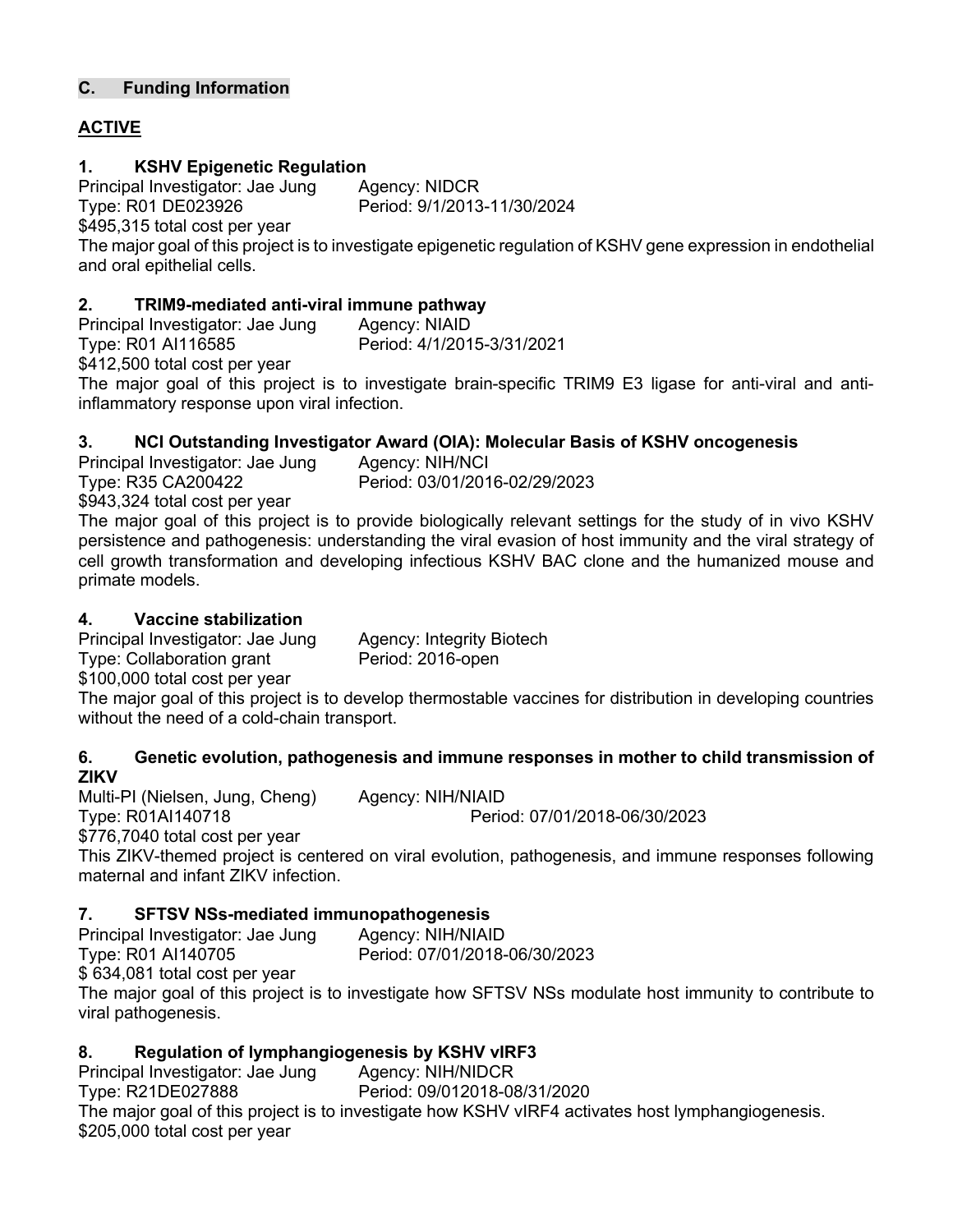# **9. KSHV-mediated regulation of proline metabolism**

Principal Investigator: Jae Jung Agency: NIH/NIDCR Type: R01DE028521 Period: 01/01/2018-12/31/2024 \$546,120 total cost per year The major aim of this study is to investigate the KSHV-mediated regulation of proline metabolism for virusinduced cancers.

### **10. Development of dirty mouse model for cancer and infection**

Principal Investigator: Jae Jung Type: Pilot Program Period: 07/01/2019-06/30/2021 \$100,000 direct cost per year The major aim of this study is to co-house SPF laboratory mice with wild mice for re-wilding their immunity

#### for cancer and infection study.

# **11. Collaborative research for emerging and re-emerging viruses**

Principal Investigator: Jae Jung

Type: Collaborative Program Period: 01/01/2020-12/31/2030

\$275,000 direct cost per year

The major aim of this study is to develop the basic research programs for emerging and re-emerging viruses.

#### **12. Alzheimer's-focused administrative supplements**

Principal Investigator: Jae Jung Agency: NIH/NIAID Type: R01 AI116585S Period: 02/28/2019-01/31/2021 \$247,500 total cost per year

The major goal of this project is to investigate brain-specific TRIM9 E3 ligase function for neuroinflammatory response upon in Alzheimer conditions.

# **13. vGPCR-Mediated Paracrine Transformation for Kaposi Sarcoma**

Co-PI: Jae Jung Agency: NIH/NCI Type: R01 CA251275 Period: 4/1/2020-3/30/2025 The major goal of this project is to investigate vGPCR-mediated paracrine transformation for Kaposi Sarcoma in transgenic mouse model.

#### **14. Structural analysis and therapeutic nanobody development of KSHV vGPCR**

Principal Investigator: Jae Jung Agency: NIH/NCI Type: R01 CA250052 Period: 4/1/2020-3/30/2025 \$492,000 total cost per year The major goal of this project is to investigate the structural analysis and therapeutic nanobody development of KSHV vGPCR.

#### **15. Tickborne SFTS Virus Vaccine Development**

Principal Investigator: Jae Jung Agency: NIH/NIAID Type: R01 AI152190 Period: 7/1/2020-6/30/2025 \$607,500 total cost per year

The major goal of this project is to develop and compare four different types of vaccines against SFTSV in mouse and ferret models.

# **16. Infection and Rapid Transmission of SARS-CoV-2 in Ferrets**

Principal Investigator: Jae Jung Agency: NIH/NIAID

Type: R01 AI140705S Period: 7/1/2020-6/30/2022

\$558,000 total cost per year

The major goal of this project is to develop ferret animal model for SARS-CoV-2 infection, transmission and vaccine.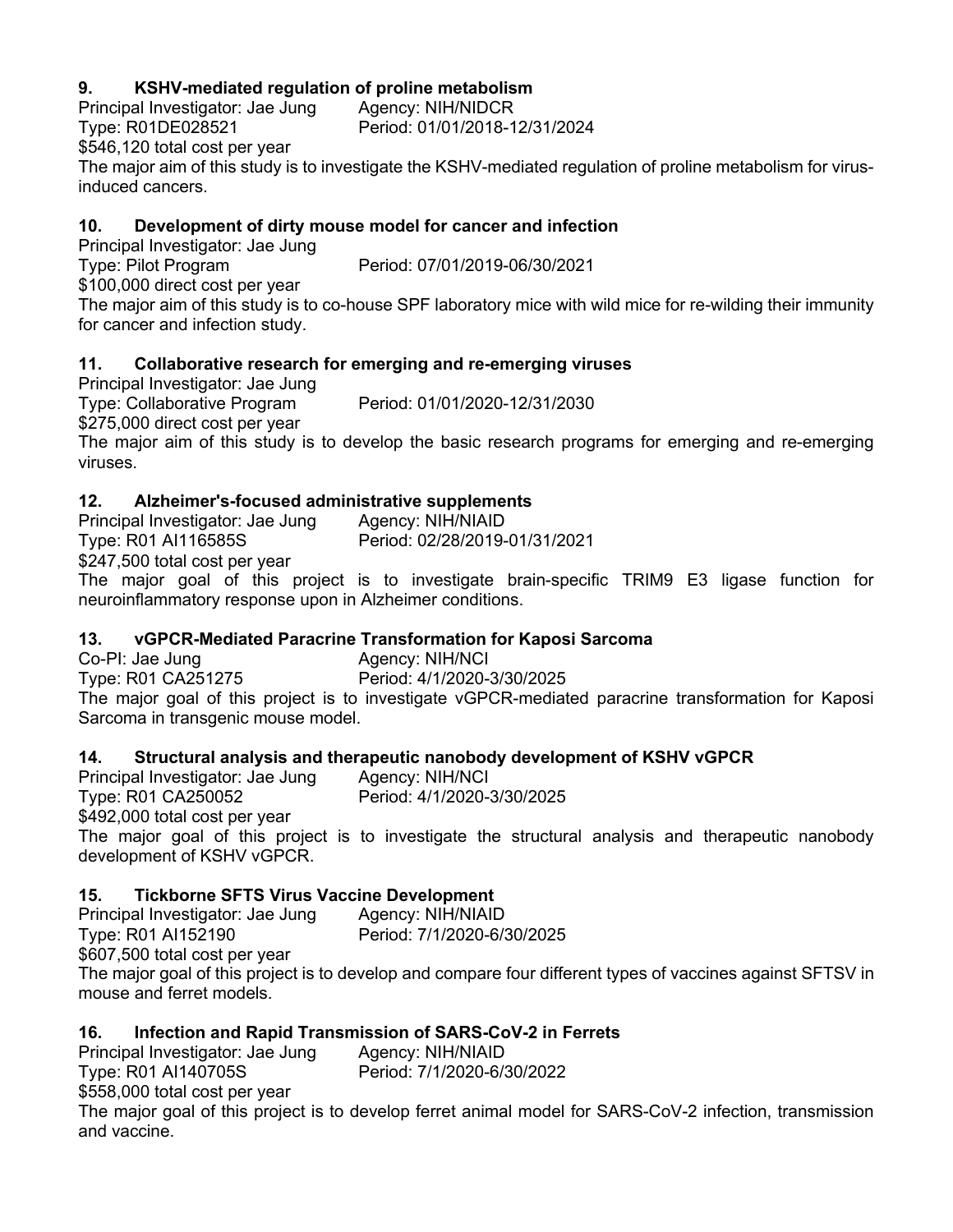# **PENDING**

# **Clinical outcomes, viral shedding and development of immune responses in mother-infant pairs affected by COVID-19** Multi-PI (Nielsen, Jung) Agency: NIH/NIAID Type: R01AI140718S Period: 07/01/2020-06/30/2022 \$706,784 total cost per year **KSHV Persistence and Pathogenesis (Impact Score 20)** Principal Investigator: Jae Jung Agency: NIH/NCI Type: PPG P01 CA180779 Period: 12/01/2018-11/30/2023 \$1,619,435 total cost per year **Viral RNA processing as a target therapeutic drug development of SFTSV** Multi-PI (Amarasinghe, Webb, Jung) Agency: NIH/NIAID Type: R01AI147643 Period: 2019-2024 \$790,834 total cost per year **Zika virus-induced brain calcification and craniosynostosis** Principal Investigator: Jae Jung Agency: NIH/NINDS Type: R01 NS117037 Period: 4/1/2020-3/30/2025 \$574,000 total cost per year **Pathogenesis and animal model development of SFTSV (awarded as alternative)** Principal Investigator: Jae Jung Agency: DoD Type: TB190049 Period: 2020-2023 \$492,000 total cost per year **Pentameric Subunit Vaccine Candidates to Elicit Potent Humoral and Cellular Immune Reponses Against KSHV Infection** Co-PI: Jae Jung Agency: NIH/NIAID Type: R01 AI151013 Period: 4/1/2020-3/30/2025

#### **D. Research Meeting:**

My laboratory has two types of weekly meetings. (1) Weekly Subgroup Meeting. The Sponsor's lab members are split into three subgroups (6-7 people) based on research topics described above and each subgroup meets on Tuesday, Thursday, and Saturday to discuss individual's weekly progress. This meeting particularly emphasizes creative thinking, critical design/interpretation, and concise data organization. (2) Weekly Group Meeting. All the members in Sponsor's lab are also required to participate in weekly group meeting on Friday morning to present their research progresses and to discuss recently published papers. Speakers from other laboratories or universities with different disciplines are often invited to this meeting to broaden research interest and identify additional research opportunity and collaboration. Each speaker is required to prepare well-organized presentation. This meeting provides an opportunity for critical thinking and improves the presentation and communication skills of the lab members. (3) Scientific Meeting. All members are recommended to attend one national/international scientific meeting yearly and various local scientific meetings of neighboring institutes, UCLA, Caltech, and City of Hope. Abstract submission and presentation are strongly recommended. Besides research meetings, our biannual international food festival, hiking, seasonal party, and weekly "after-group-meetingwet" party enrich lab members' interactions.

#### **E. Advisory and Supervisory Activities:**

**Advisory and Supervisory Activities (Visiting scholars, Postdoctoral fellow and graduate student**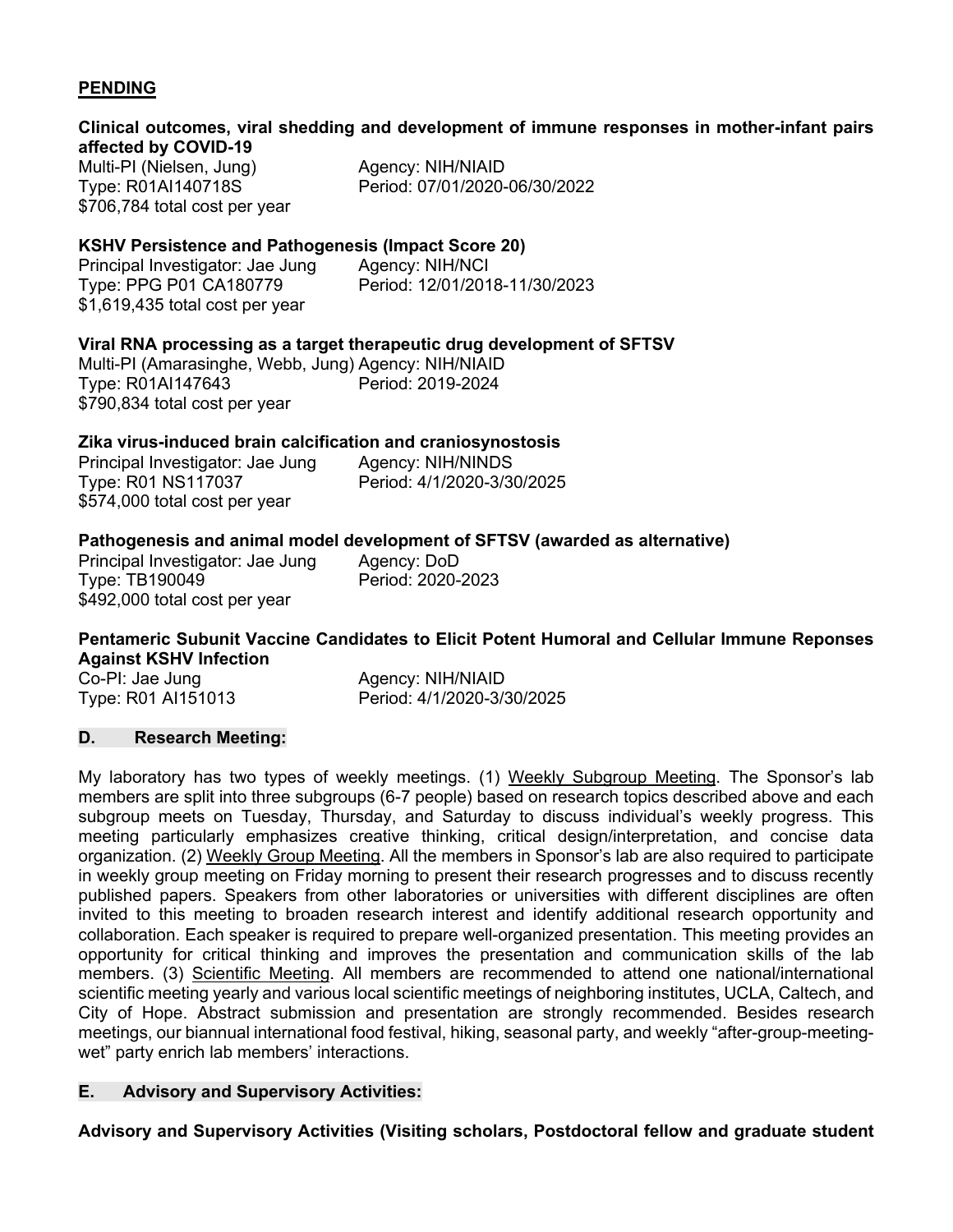# **only included)**

|               | Harvard Medical School (1994-2007) |                                                                    |
|---------------|------------------------------------|--------------------------------------------------------------------|
| <b>Period</b> | <b>Name</b>                        | <b>Current position</b>                                            |
| 1994 - 1997   | Monroe Duboise, Ph.D.              | Professor                                                          |
|               |                                    | University of Southern Maine                                       |
| 1995 - 1996   | Chungjoong Kim, DVM.               | Professor                                                          |
|               |                                    | <b>Chungnam University</b>                                         |
| 1995 - 1998   | Jie Guo, M.D.                      | <b>Scientist</b>                                                   |
|               |                                    | <b>Pfizer Pharmaceuticals</b>                                      |
| 1995 - 1997   | Duk-Won Yoon. DVM.                 | Private practice, CA                                               |
| 1996 - 1998   | Heuiran Lee, Ph.D.                 | Professor                                                          |
|               |                                    | <b>Ulsan College of Medicine</b>                                   |
| 1996 - 2001   | Mengtao Li, M.D./Ph.D.             | <b>Associate Professor</b>                                         |
|               |                                    | <b>UCLA</b>                                                        |
| 1998 - 2000   | Blossom Damania, Ph.D.             | Professor/Vice Dean                                                |
|               |                                    | University of North Carolina                                       |
|               |                                    | <b>Chapel Hill</b>                                                 |
| 1998 - 2001   | Satoshi Ishido, M.D./Ph.D.         | Professor                                                          |
|               |                                    | Kobe Medical School                                                |
| 1998 - 2000   | Sung Shim, MS/MBA                  | <b>Bristol-Myers Squibb</b>                                        |
|               |                                    | <b>Syracuse University</b>                                         |
| 2000 - 2001   | Jihyun Cho, MD/Ph.D.               | Professor                                                          |
|               |                                    | <b>Wonkwang University</b>                                         |
| 1997 - 2003   | Joong-Kook Choi, Ph.D.             | Professor                                                          |
|               |                                    | <b>Chungbuk Medical School</b>                                     |
| 1998 - 2004   | Bok-Soo Lee, Ph.D.                 | <b>Assistant Professor</b>                                         |
|               |                                    | <b>Samsung Research Institute</b>                                  |
| 1999 - 2003   | Hiroyuki Nakamura, MD/PhD          | Professor                                                          |
|               |                                    | NCRI, Japan                                                        |
| 1999-2002     | Chunyang Wang, MD                  | Neurosurgeon                                                       |
|               |                                    | <b>Temple Medical School</b>                                       |
| 2000 - 2004   | Young-Hwa Chung, Ph.D.             | Professor                                                          |
|               |                                    | Pusan University, Korea                                            |
| 2000 - 2004   | Robert Means, Ph.D.                | <b>Associate Professor</b>                                         |
|               |                                    | <b>Yale Medical School</b>                                         |
| 2001 - 2002   | Junsoo Park, Ph.D.                 | Professor                                                          |
|               |                                    | <b>Yonsei University</b>                                           |
| 2002 - 2004   | Nam-Hyuk Cho, Ph.D.                | Professor                                                          |
|               |                                    | Seoul National Medical School                                      |
| 2001 - 2007   | Sun-Hwa Lee, Ph.D.                 | <b>Assistant Professor</b>                                         |
|               |                                    | Seoul National Medical School                                      |
| $2001 - 2006$ | Pinghui Feng, Ph.D.                | Professor                                                          |
|               |                                    | <b>USC Medical School</b>                                          |
| 2001 - 2004   | Yousang Gwack, Ph.D.               | Professor                                                          |
|               |                                    | University of California-Los Angeles<br><b>Assistant Professor</b> |
| 2002 - 2005   | Xiaozhen Liang, Ph.D.              |                                                                    |
| 2002 - 2007   | Ines Garcia, Ph.D.                 | Institute of Pasteur-Shanghai<br><b>Scientist</b>                  |
|               |                                    | <b>FDA</b>                                                         |
| 2003 - 2003   | Vivian Kouri, MD.                  | Professor                                                          |
|               |                                    | Instituto de Medicina, Cuba                                        |
| 2003 - 2007   | Young Shin, Ph.D.                  | <b>Scientist</b>                                                   |
|               |                                    | <b>Brammer Bio</b>                                                 |
|               |                                    |                                                                    |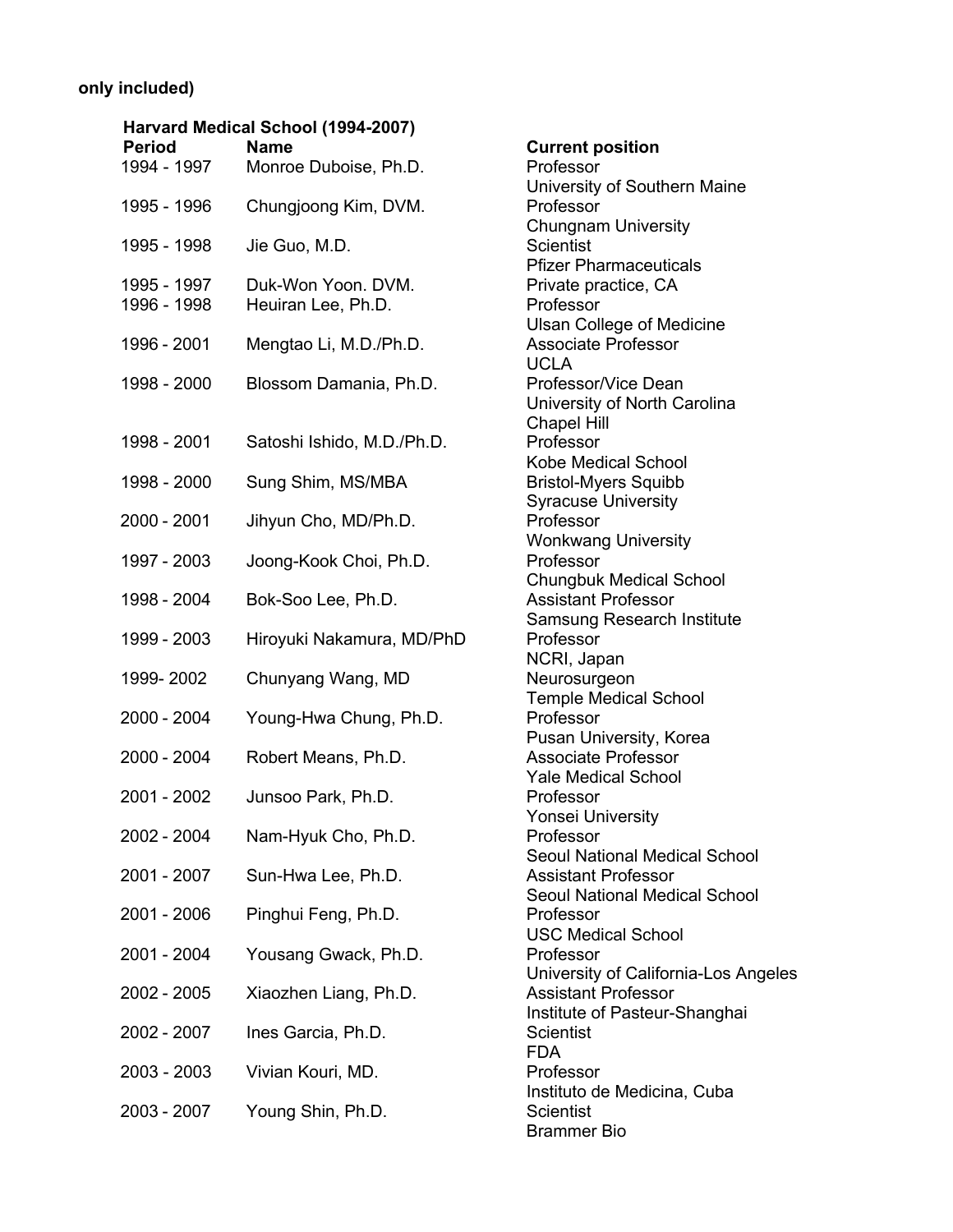| 2003 - 2008 | Heesoon Chang, Ph.D.    | <b>Managing Director</b><br>CdmoGen |
|-------------|-------------------------|-------------------------------------|
| 2004 - 2007 | Dior Kingston, Ph.D.    | <b>Graduate student HMS</b>         |
|             |                         | Computer scientist                  |
| 2004 - 2007 | Qing-Lin Li, Ph.D.      | <b>Assistant Professor</b>          |
|             |                         | Indiana University School of        |
|             |                         | Medicine                            |
| 2005 - 2006 | Chul Hyun Joo, MD/PhD   | Professor                           |
|             |                         | Ulsan Medical School                |
| 2005 - 2009 | Chengyu Liang, PhD      | Professor                           |
|             |                         | Wistar Institute                    |
| 2005 - 2006 | Taegun Seo, PhD         | Professor                           |
|             |                         | Dongkuk University                  |
| 2005 - 2009 | Michaela Geck, PhD      | Professor                           |
|             |                         | University of Chicago               |
| 2006 - 2007 | Liguo Wu, PhD           | Postdoctoral fellow                 |
|             |                         | <b>Harvard Medical School</b>       |
| 2006 - 2007 | Xiaofei E, PhD          | Instructor                          |
|             |                         | Uni of Massachusetts Medical School |
| 2006 - 2010 | Jong-Soo Lee, DVM/PhD   | Professor                           |
|             |                         | <b>Chungnam University</b>          |
| 2006 - 2007 | Alexander Lagadinos, BS | Graduate student                    |
|             |                         | <b>UMass Medical School</b>         |

# **University of Southern Medical School (2008-present)**

| <b>Period</b> | <b>Name</b>                   | <b>Current position</b>              |
|---------------|-------------------------------|--------------------------------------|
| 2007 - 2012   | Kyung-Soo Inn, PhD            | <b>Associate Professor</b>           |
|               |                               | Kyunghee University                  |
| 2007 - 2015   | LaiYee Wong, PhD              | Scientist                            |
|               |                               | Life Technologies                    |
| 2008 - 2012   | Joseph Jeong, PhD             | <b>Assistant Professor</b>           |
|               |                               | <b>Wisconsin Medical College</b>     |
| 2008 - 2012   | HeeJin Kim, PhD               | <b>Patent Lawyer</b>                 |
| 2008 - 2015   | Mude Shi, PhD                 | <b>Assistant Professor</b>           |
|               |                               | <b>Sun-Yatsen University</b>         |
| 2008 - 2011   | June-Yong Lee, MS             | <b>Postdoctoral Fellow</b>           |
|               |                               | <b>New York University</b>           |
| 2009 - 2010   | Dongwook Lee, PhD             | Postdoctoral fellow                  |
|               |                               | <b>USC Medical School</b>            |
| 2009 - 2012   | Sunhwa Lee, PhD               | <b>Principal Researcher</b>          |
|               |                               | <b>Medical Innovation Foundation</b> |
| 2009 - 2011   | Soohwan Oh, PhD               | Postdoctoral fellow                  |
|               |                               | <b>UCSD</b>                          |
| 2009-2015     | Samad Amini-Bavil-Olyaee, PhD | <b>Scientist</b>                     |
|               |                               | Amgen                                |
| 2009 - 2011   | Chul-Su Yang, PhD             | <b>Associste Professor</b>           |
|               |                               | <b>Hanyang University</b>            |
| 2009 - 2011   | Chan-Ki Min, MS               | Postdoctoral fellow                  |
|               |                               | LSU                                  |
| 2009 - 2010   | Ayesha Bhatia, BS             | <b>Graduate Student</b>              |
|               |                               | <b>USC Medical School</b>            |
| 2009 - 2014   | Kevin Brulois, BS             | Postdoctoral fellow                  |
|               |                               | <b>Stanford Medical School</b>       |
| 2010 - 2014   | Mary Rogers, PhD              | <b>Scientist</b>                     |
|               |                               |                                      |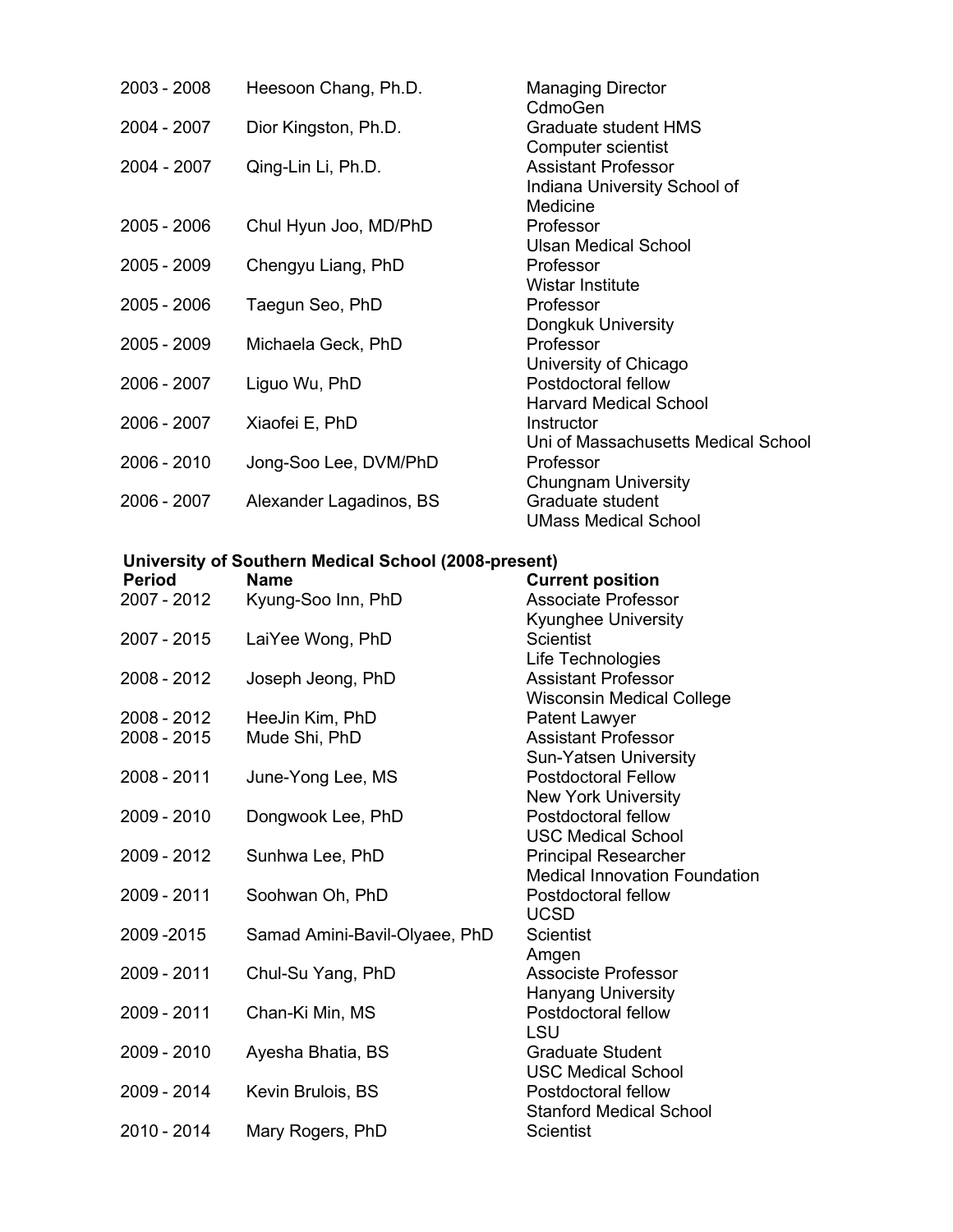|             |                                | Abbott                            |
|-------------|--------------------------------|-----------------------------------|
| 2010-2012   | Lindsey Silva, PhD             | <b>Scientist</b>                  |
|             |                                | Genentech                         |
| 2010 - 2011 | Cheol-Hee Yeon, PhD            | Postdoctoral fellow               |
| 2011 - 2013 | Nicole Orazio, PhD             | <b>Field Scientist</b>            |
|             |                                | Bio-Rad                           |
| 2011 - 2011 | Hye Won Lee, MD                | Clinician                         |
|             |                                | Samsung Hospital                  |
| 2011 - 2011 | So-Shin Ahn, PhD               | Postdoctoral fellow               |
| 2011 - 2012 | Jun Han Lee, DVM/PhD           | Postdoctoral fellow               |
|             |                                | <b>Wisconsin Med College</b>      |
| 2013 - 2014 | Chiao-Wen Yang, PhD            | <b>Scientist</b>                  |
|             |                                | Genentech                         |
| 2013 - 2014 | Hyelim Cho, PhD                | <b>Scientist</b>                  |
|             |                                | <b>Novartis</b>                   |
| 2008 - 2016 | Zsolt Toth, PhD                | <b>Assistant Professor</b>        |
|             |                                | University of Florida-Gainesville |
| 2012 - 2016 | Priyanka Sivadas, PhD          | Postdoctoral fellow               |
|             |                                | <b>USC Medical School</b>         |
| 2015 - 2016 | Betti Papp, PhD                | <b>Assistant Professor</b>        |
|             |                                | University of Florida-Gainesville |
| 2006 - 2016 | Hye-Ra Lee, PhD                | <b>Associate Professor</b>        |
|             |                                | Korea University                  |
| 2012 - 2016 | Qiming Liang, PhD              | <b>Assistant Professor</b>        |
|             |                                | Shanghai Immunology Institute     |
| 2012 - 2017 | Jianning Ge, PhD               | <b>Scientist</b>                  |
|             |                                | Immunotherapy, China              |
| 2015 - 2016 | Jonas Lanfer, BS               | <b>Medical Student</b>            |
|             |                                | Uni-Nurnberg, Germany             |
| 2016 - 2017 | Ella Sklan, PhD                | <b>Assistant Professor</b>        |
|             |                                | Tel-Aviv Uni, Israel              |
| 2016 - 2017 | Ahrim Lee/Gilok Shin/Seung Lee | Pharmacy students                 |
|             |                                | Ewha Women's Uni, Korea           |
| 2018-2018   | HeiSun Hwang/Youn Ju Jung, BS  | Pharmacy students                 |
|             |                                | Ewha Women's Uni, Korea           |
| 2017-2018   | Alison Yu, BS                  | <b>MD Student</b>                 |
|             |                                | <b>USC Medical School</b>         |
| 2018-2019   | Mohammed Selman, PhD           | <b>GSK Biopharmaceuticals</b>     |
| 2017-2018   | Joyce Wai Suet Lee, BS         | <b>Graduate Student</b>           |
|             |                                | <b>Griffith University</b>        |
| 2015-2019   | Ji Seung Yoo, PhD              | <b>Assistant Professor</b>        |
|             |                                | <b>Hokkaido University</b>        |
| 2019-2019   | Sery Park/HeeJin Kam, BS       | Pharmacy students                 |
|             |                                | Ewha Women's Uni, Korea           |
| 2016-2019   | Huan Yan, PhD                  | <b>Assistant Professor</b>        |
|             |                                | <b>Wuhan University</b>           |
| 2013-2019   | James Bowman, BS               | Postdoctoral fellow               |
|             |                                | <b>Harvard Medical School</b>     |
| 2019-2019   | Su-Jin Park, PhD               | <b>Visiting Scholar</b>           |
|             |                                | <b>USC Medical School</b>         |
| 2015-2019   | Jianxiong Zeng, PhD            | Postdoctoral fellow               |
|             |                                | <b>USC Medical School</b>         |
| 2018-2020   | Eunjin Hong, BS                | <b>Graduate Student</b>           |
|             |                                | <b>USC Medical School</b>         |